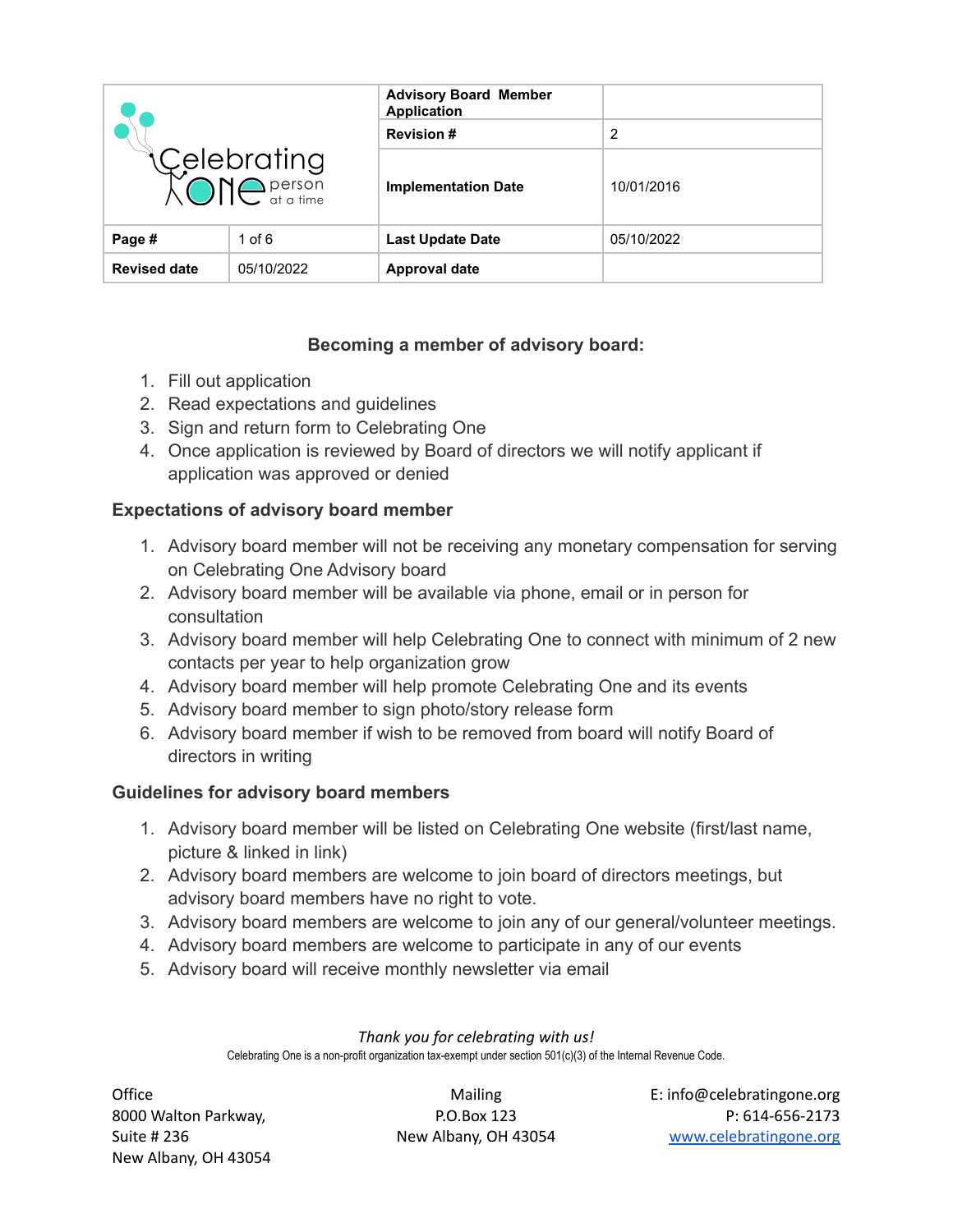| Celebrating<br>XONC <sup>person</sup> |            | <b>Advisory Board Member</b><br><b>Application</b> |            |
|---------------------------------------|------------|----------------------------------------------------|------------|
|                                       |            | <b>Revision #</b>                                  | 2          |
|                                       |            | <b>Implementation Date</b>                         | 10/01/2016 |
| Page #                                | $2$ of 6   | <b>Last Update Date</b>                            | 05/10/2022 |
| <b>Revised date</b>                   | 05/10/2022 | <b>Approval date</b>                               |            |

# **Advisory Board Application Form**

| Candidate Name                                                                                                                                                                                                                       |              |  |  |
|--------------------------------------------------------------------------------------------------------------------------------------------------------------------------------------------------------------------------------------|--------------|--|--|
|                                                                                                                                                                                                                                      |              |  |  |
| Mailing Address <b>contract and the Contract of Address and Address contract and address and address to the Contract of Address and Address and Address and Address and Address and Address and Address and Address and Address </b> |              |  |  |
|                                                                                                                                                                                                                                      |              |  |  |
|                                                                                                                                                                                                                                      |              |  |  |
| Email experience and the contract of the contract of the contract of the contract of the contract of the contract of the contract of the contract of the contract of the contract of the contract of the contract of the contr       |              |  |  |
|                                                                                                                                                                                                                                      |              |  |  |
|                                                                                                                                                                                                                                      | Demographics |  |  |
| Gender: ___ Male ____ Female _____ Non binary                                                                                                                                                                                        |              |  |  |
| Ethnic origin: Please specify your ethnicity.                                                                                                                                                                                        |              |  |  |
| Hispanic or Latino Black or African American Native American or American Indian<br>__Asian / Pacific Islander __White__Other_________________                                                                                        |              |  |  |
| Marital Status: What is your marital status?                                                                                                                                                                                         |              |  |  |
| Single, never married Married or domestic partnership Widowed                                                                                                                                                                        |              |  |  |
| Divorced Separated                                                                                                                                                                                                                   |              |  |  |
| Employment Status: Are you currently?                                                                                                                                                                                                |              |  |  |
| Employed for wages Self-employed A homemaker A student                                                                                                                                                                               |              |  |  |
| _Military _Retired _Unable to work                                                                                                                                                                                                   |              |  |  |
| Relevant Experience and/or Employment. Please attach a resume.                                                                                                                                                                       |              |  |  |
|                                                                                                                                                                                                                                      |              |  |  |

*Thank you for celebrating with us!* Celebrating One is a non-profit organization tax-exempt under section 501(c)(3) of the Internal Revenue Code.

New Albany, OH 43054

Office **Contract Contract Contract Contract Contract Contract Contract Contract Contract Contract Contract Contract Contract Contract Contract Contract Contract Contract Contract Contract Contract Contract Contract Contrac** 8000 Walton Parkway, P.O.Box 123 P: 614-656-2173 Suite # 236 New Albany, OH 43054 [www.celebratingone.org](http://www.celebratingone.org)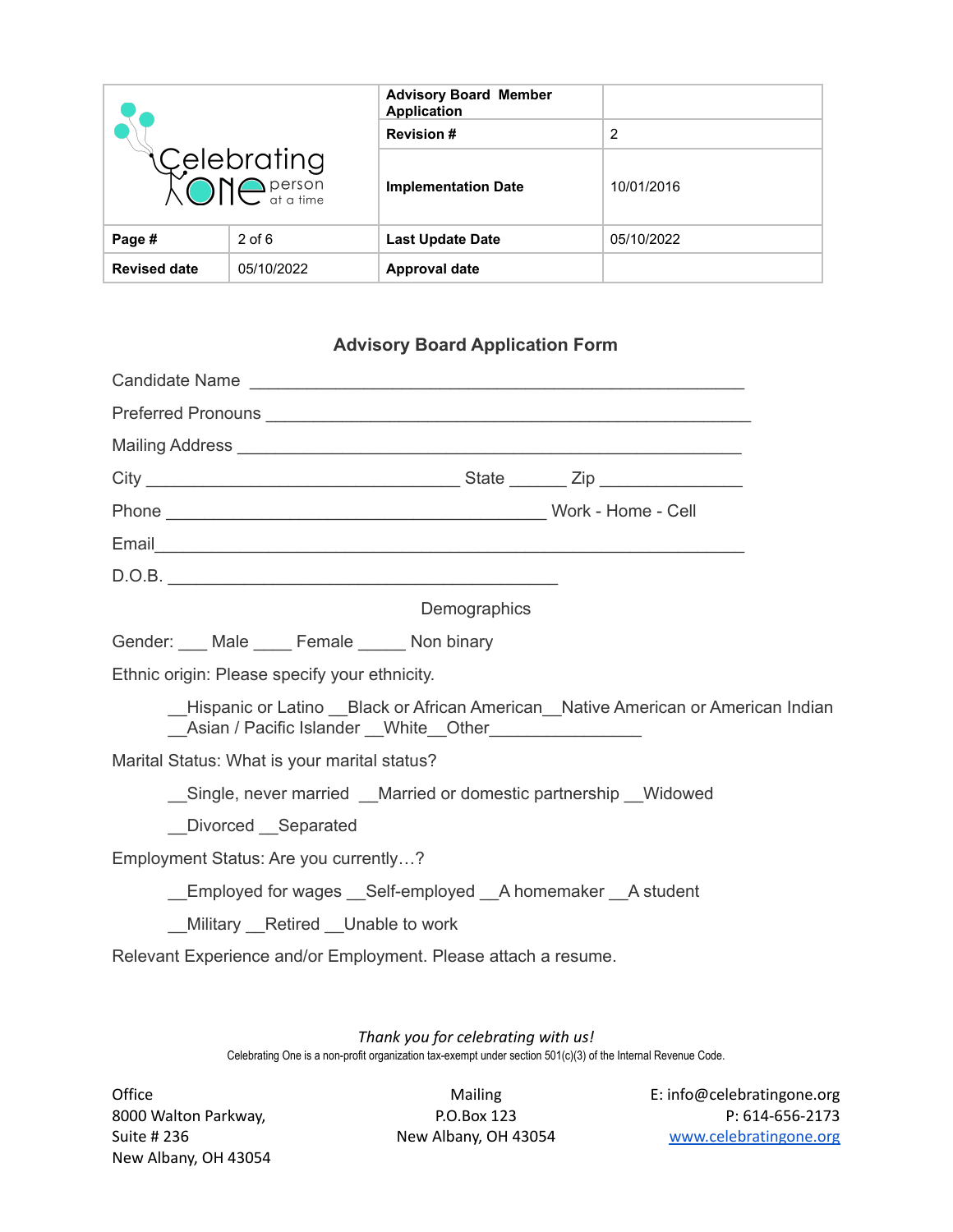| Celebrating<br>XONC <sup>person</sup> |            | <b>Advisory Board Member</b><br><b>Application</b> |            |
|---------------------------------------|------------|----------------------------------------------------|------------|
|                                       |            | <b>Revision #</b>                                  | 2          |
|                                       |            | <b>Implementation Date</b>                         | 10/01/2016 |
| Page #                                | $3$ of $6$ | <b>Last Update Date</b>                            | 05/10/2022 |
| <b>Revised date</b>                   | 05/10/2022 | <b>Approval date</b>                               |            |

# **Questionnaire**

Please answer the following questions. You may add additional pages if necessary.

- 1. How did you hear about our organization?
- 2. What do you know about our organization?
- 3. Why are you interested in serving as an advisory board member for Celebrating One?

4. What do you think are the characteristics of a great advisory board member?

*Thank you for celebrating with us!* Celebrating One is a non-profit organization tax-exempt under section 501(c)(3) of the Internal Revenue Code.

New Albany, OH 43054

Office **Contract Contract Contract Contract Contract Contract Contract Contract Contract Contract Contract Contract Contract Contract Contract Contract Contract Contract Contract Contract Contract Contract Contract Contrac** 8000 Walton Parkway, P.O.Box 123 P: 614-656-2173 Suite # 236 New Albany, OH 43054 [www.celebratingone.org](http://www.celebratingone.org)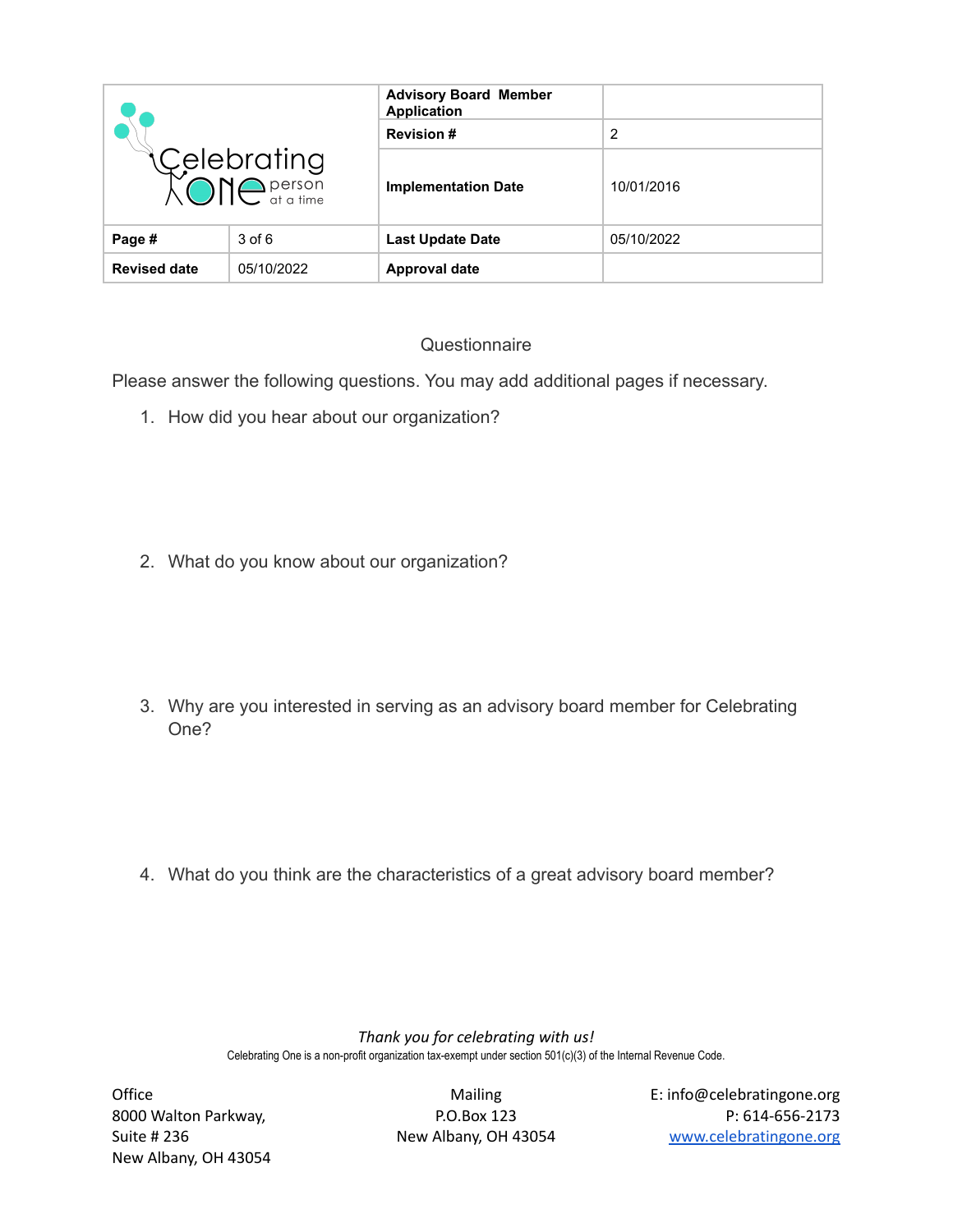| Celebrating<br>XONC <sup>person</sup> |            | <b>Advisory Board Member</b><br><b>Application</b> |            |
|---------------------------------------|------------|----------------------------------------------------|------------|
|                                       |            | <b>Revision #</b>                                  | 2          |
|                                       |            | <b>Implementation Date</b>                         | 10/01/2016 |
| Page #                                | 4 of 6     | <b>Last Update Date</b>                            | 05/10/2022 |
| <b>Revised date</b>                   | 05/10/2022 | <b>Approval date</b>                               |            |

5. Please list prior experience serving as an advisory board member or board member for other organizations.

6. What other volunteer commitments do you currently have?

7. How could you serve as a link between the organization and the community or between the organization and potential supporters?

> *Thank you for celebrating with us!* Celebrating One is a non-profit organization tax-exempt under section 501(c)(3) of the Internal Revenue Code.

New Albany, OH 43054

Office **Contracts Contracts** Mailing E: info@celebratingone.org 8000 Walton Parkway, P.O.Box 123 P: 614-656-2173 Suite # 236 New Albany, OH 43054 [www.celebratingone.org](http://www.celebratingone.org)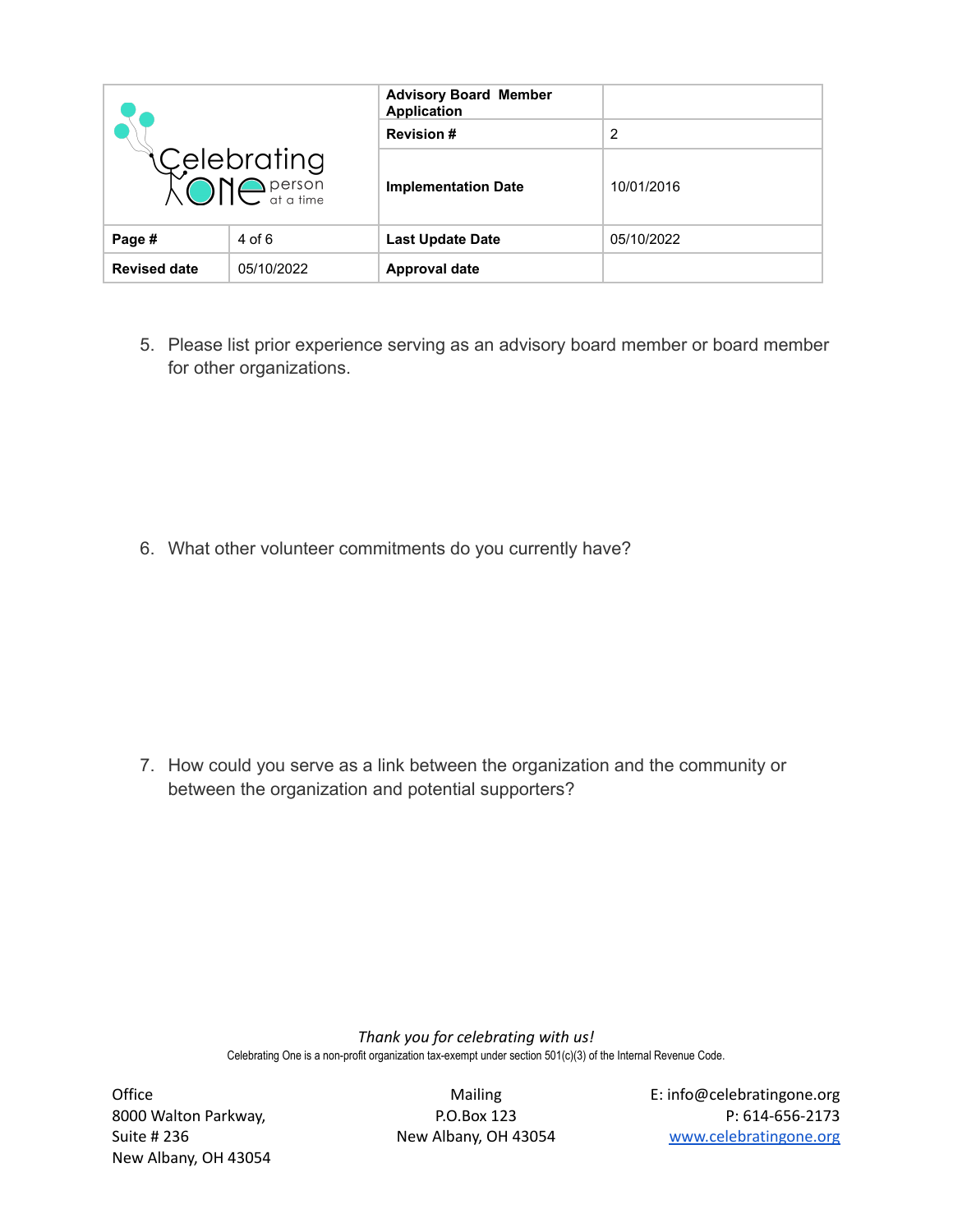| Celebrating<br>XONC <sup>person</sup> |            | <b>Advisory Board Member</b><br><b>Application</b> |            |
|---------------------------------------|------------|----------------------------------------------------|------------|
|                                       |            | <b>Revision#</b>                                   | 2          |
|                                       |            | <b>Implementation Date</b>                         | 10/01/2016 |
| Page #                                | $5$ of $6$ | <b>Last Update Date</b>                            | 05/10/2022 |
| <b>Revised date</b>                   | 05/10/2022 | <b>Approval date</b>                               |            |

8. What knowledge, advice, or help are you able to provide to Celebrating One?

9. Please share any other information you feel important for consideration of your application to serve as a Celebrating One Board member

By signing below I acknowledge that I have read and agreed with advisory board expectations and guidelines.

Date\_\_\_\_\_\_\_\_\_\_\_\_\_\_\_\_\_\_\_\_\_ Sign\_\_\_\_\_\_\_\_\_\_\_\_\_\_\_\_\_\_\_\_\_\_\_

*Thank you for celebrating with us!* Celebrating One is a non-profit organization tax-exempt under section 501(c)(3) of the Internal Revenue Code.

New Albany, OH 43054

Office **Contract Contract Contract Contract Contract Contract Contract Contract Contract Contract Contract Contract Contract Contract Contract Contract Contract Contract Contract Contract Contract Contract Contract Contrac** 8000 Walton Parkway, P.O.Box 123 P: 614-656-2173 Suite # 236 New Albany, OH 43054 [www.celebratingone.org](http://www.celebratingone.org)